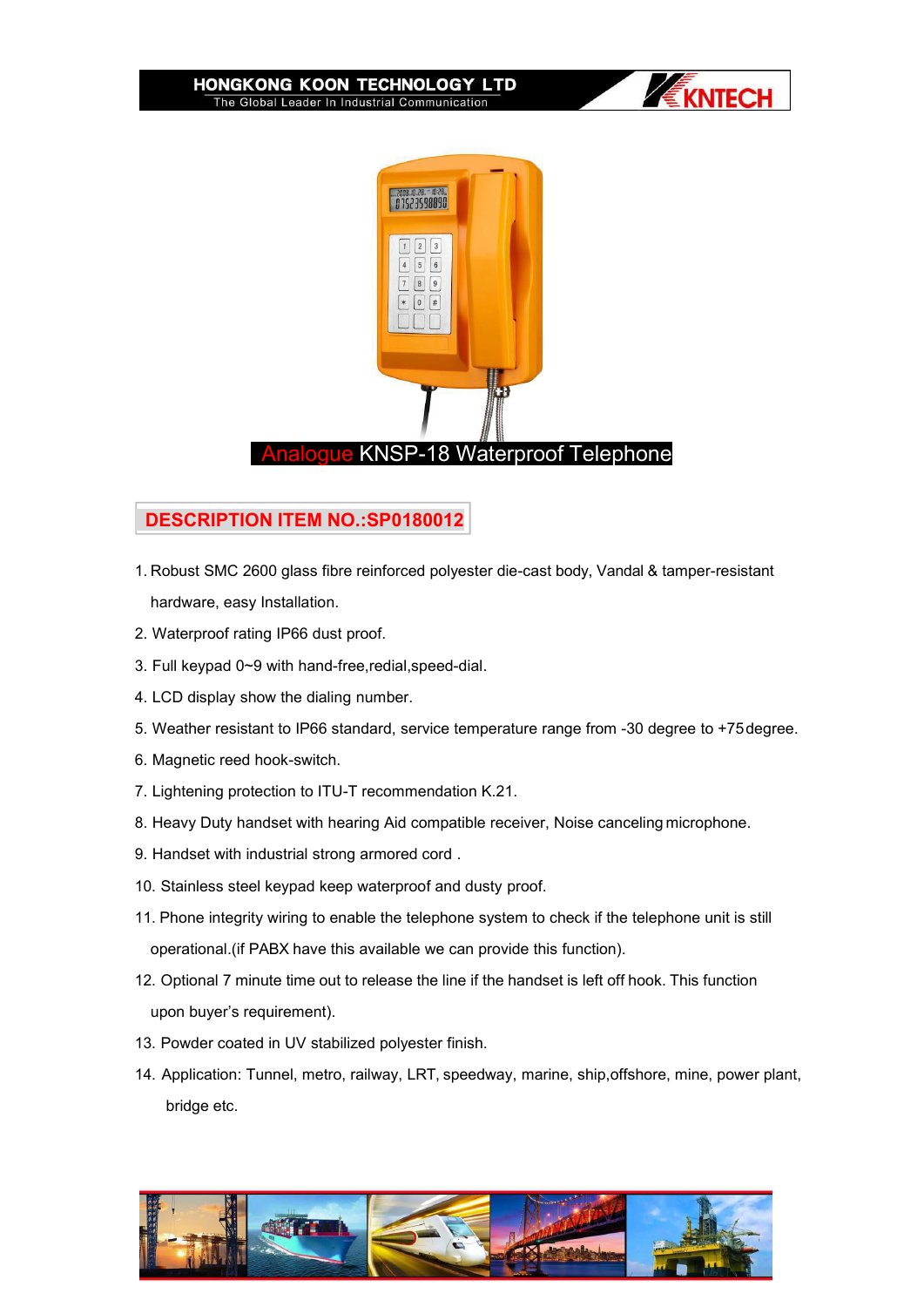## **SPECIFICATION**

1. PSTN analogue telephone 2. DTMF dialing

- 3. MTBF:100000hours 4. MTTR: 2 hours
- 5. Connection: RJ11 screw terminal pair cable
- 6. Applicable for various types of SPC exchange PABX and dispatching exchange system with feeding voltage of 33-60V.
- 7. Ambient temperature:-30 ~ +60 degree. Relative humidity:10%~95% Atmospheric pressure: 86~106Kpa Circumstance noise:less than60dB(A)
- 8. Sound level of ringing:over 70dB(A).
- 9. Standard frequency:low frequency group:697. 770. 852. 941Hz, high frequency group:1209. 1336. 1477Hz, frequency deviation:-1.5%  $\sim$  +1.5%
- 10.Call transmission index:(5KM)SLR<12,RLR<-1,STMR>10, output impedance is 600 Ohm. maximum distance: 7KM
- 11. Connection: RJ11 screw terminal pair cable (or RJ11 Socket of plug upon request) with stainless steel cable protected

## **INSTALLATION**

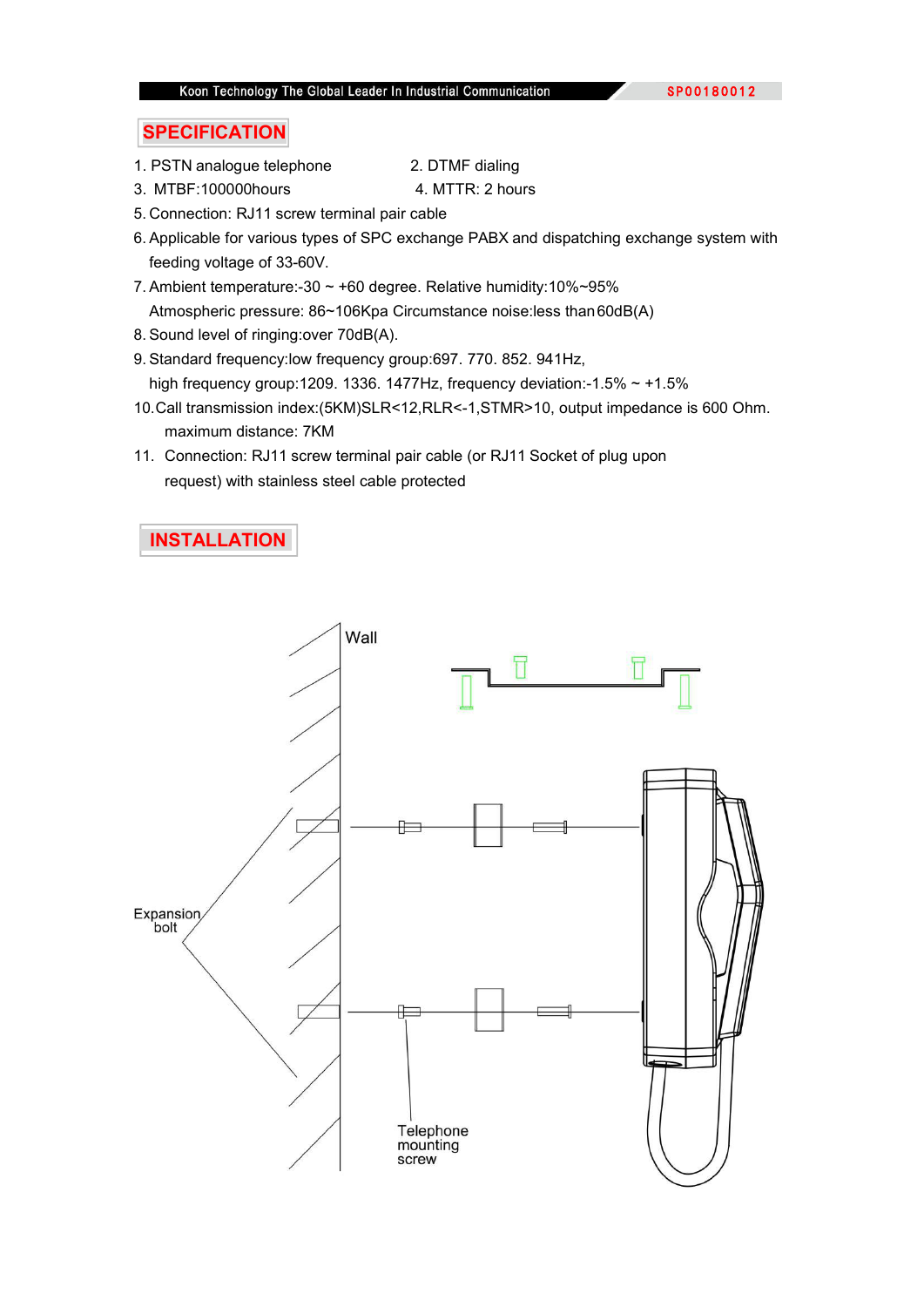